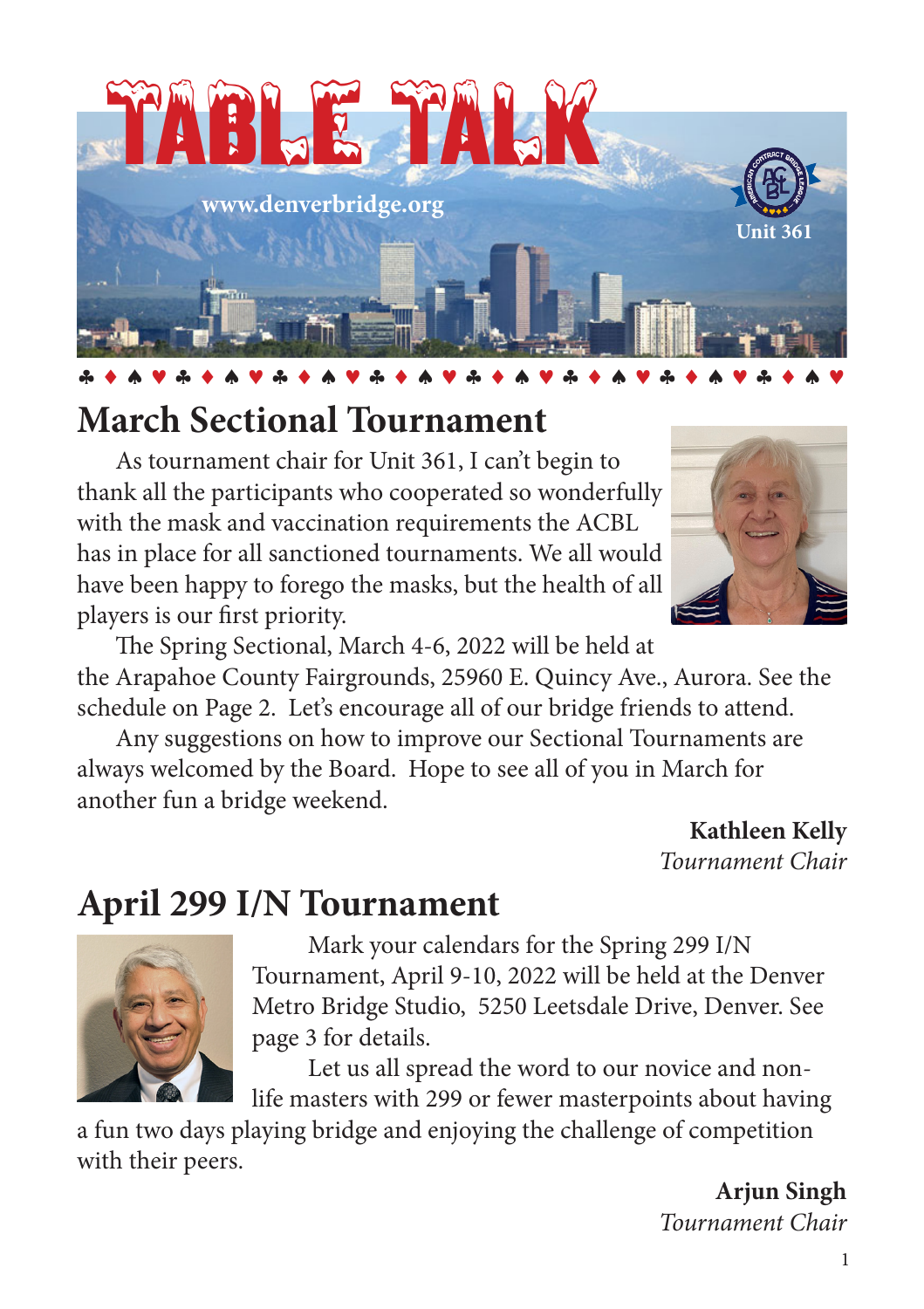# **March 4-6, 2022**

ENVER UNIT 361 - SPRING SECTION

### **NOTE NEW LOCATION**

Arapahoe County Fairgrounds, 25690 E. Quincy Ave, Aurora, CO 80016 \*\*\* Masks and Proof of Vaccination required \*\*\* See Denverbridge.org for latest Covid protocols

| <b>FRIDAY, MARCH 4, 2022</b>                                  | Lunch on your own                                                             |                        |  |  |  |
|---------------------------------------------------------------|-------------------------------------------------------------------------------|------------------------|--|--|--|
| $10:00$ AM                                                    | <b>Beginner Pairs</b>                                                         | Single Session         |  |  |  |
| 10:00 AM & 3:00 PM                                            | <b>Stratified Pairs Bracketed Teams</b>                                       | Single Sessions        |  |  |  |
| 10:00 AM & 3:00 PM                                            | Stratified Non-Life Master (NLM)                                              | Double Session         |  |  |  |
| 10:00 AM & 3:00 PM                                            | Pairs                                                                         | <b>Single Sessions</b> |  |  |  |
| <b>SATURDAY, MARCH 5, 2022</b>                                | Lunch on your own                                                             |                        |  |  |  |
| $10:00$ AM                                                    | <b>Beginner Pairs</b>                                                         | Single Session         |  |  |  |
| 10:00 AM & 3:00 PM                                            | Stratified Open Pairs                                                         | Double Session         |  |  |  |
| 10:00 AM & 3:00 PM                                            | Stratified Open Pairs                                                         | Single Sessions        |  |  |  |
| 10:00 AM & 3:00 PM                                            | <b>Stratified NLM Pairs</b>                                                   | <b>Single Sessions</b> |  |  |  |
|                                                               |                                                                               |                        |  |  |  |
| SUNDAY, MARCH 6, 2022                                         | Lunch provided with team entry                                                |                        |  |  |  |
| $10:00$ AM                                                    | <b>Bracketed Teams</b>                                                        | Play Through           |  |  |  |
| <b>Beginner Pairs:</b>                                        | 0-20 masterpoints. No player over 20 masterpoints.                            |                        |  |  |  |
| <b>NLM</b> (Non-Life Master) Pairs:                           | 0-500 masterpoints. No Life Masters. No player over 500<br>masterpoints.      |                        |  |  |  |
| Open Pair Stratification:                                     | $A=2000+$ ; B=750-2000; C=0-750. Pairs stratified by average<br>masterpoints. |                        |  |  |  |
| <b>Bracketed Teams:</b>                                       | Stratified by average masterpoints. Top three winners in each                 |                        |  |  |  |
| bracket will receive overall awards. Teams play only teams in |                                                                               |                        |  |  |  |
|                                                               | their bracket. Brackets may be handicapped.                                   |                        |  |  |  |
| <b>Friday Teams:</b>                                          | Balanced at Director's discretion.                                            |                        |  |  |  |
| <b>Sunday Teams:</b>                                          | 7 rounds of 7 boards.                                                         |                        |  |  |  |
|                                                               | Groups of 8 depending on attendance.                                          |                        |  |  |  |
|                                                               |                                                                               |                        |  |  |  |
| Tournament Chair.<br>Soctional@donyarbridge.org               |                                                                               |                        |  |  |  |

| <b>Tournament Chair:</b>    | Sectional@denverbridge.org |
|-----------------------------|----------------------------|
| Partnerships:               | Partners@denverdridge.org  |
| <b>Tournament Director:</b> | Sam Stoxen                 |

Entry Fees: \$12 per session for active ACBL/ABA members, \$120 per Sunday team Free play for ACBL members with 0-5 masterpoints. ACBL youth and junior (age 25 and under) discount. Small additional fees for lapsed members. See our tournament pricing page or a tournament contact.

> Denver Unit 361 Sanction Number 2203341 Scent free event – Please be considerate of your fellow players NO ALCOHOL CONSUMPTION OR DRUGS ALLOWED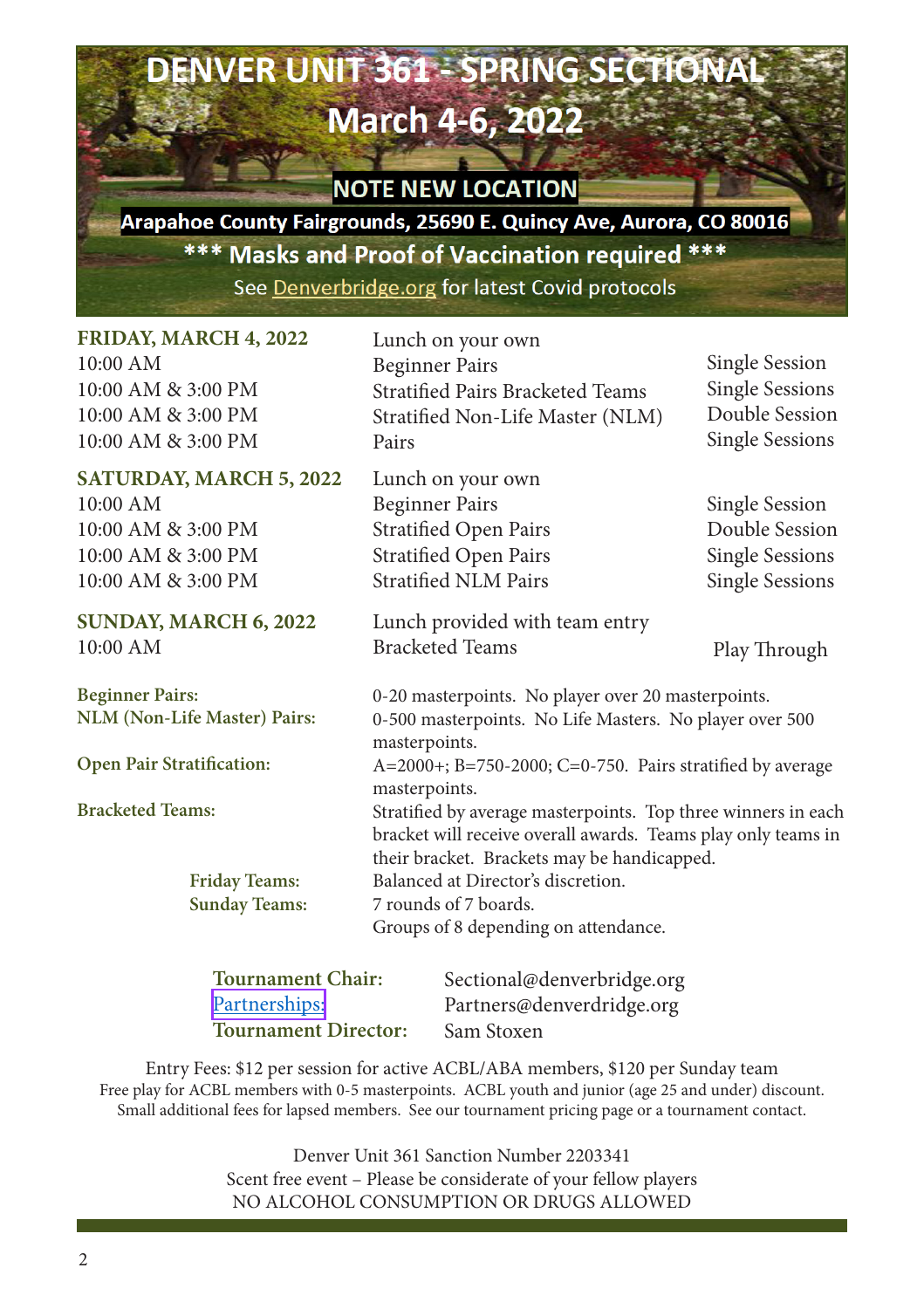# **Denver Spring 299er Sectional**

www.DenverBridge.org

### **April 9 - 10, 2022**

**Proof of Vaccination Required**

Newcomers Welcome – Players with 0-5 masterpoints play free Special Pairs Game Sunday Afternoon – Masterpoint limits apply Limited Space – Reservations Recommended – First 32 Tables Guaranteed an Entry Questions/Reservations: email [IntermediateNovice@DenverBridge.org](mailto:IntermediateNovice@DenverBridge.org)

### Silver Masterpoints Awarded

| <b>SATURDAY</b><br>4/9/2022                                                                                                                                                                                                                         | 9:30 AM  | Coffee, tea, muffins, bagels                                                                                                                                                               |  |  |  |  |
|-----------------------------------------------------------------------------------------------------------------------------------------------------------------------------------------------------------------------------------------------------|----------|--------------------------------------------------------------------------------------------------------------------------------------------------------------------------------------------|--|--|--|--|
|                                                                                                                                                                                                                                                     | 10:00 AM | Stratified Pairs (single session)                                                                                                                                                          |  |  |  |  |
| Complimentary light lunch and dessert served between sessions.                                                                                                                                                                                      |          |                                                                                                                                                                                            |  |  |  |  |
|                                                                                                                                                                                                                                                     | 2:30 PM  | Stratified Pairs (single session)                                                                                                                                                          |  |  |  |  |
| <b>SUNDAY</b>                                                                                                                                                                                                                                       |          |                                                                                                                                                                                            |  |  |  |  |
| 4/10/2022<br>$9:30$ AM<br>10:00 AM                                                                                                                                                                                                                  |          | Coffee, tea, muffins, bagels<br><b>Stratified Double-session Swiss Teams</b><br>(play through, lunch and dessert included in card fees)                                                    |  |  |  |  |
|                                                                                                                                                                                                                                                     |          | Note: This is a two-session event; teams MUST play in both morning and afternoon sessions.                                                                                                 |  |  |  |  |
|                                                                                                                                                                                                                                                     | 2:00 PM  | NEW PLAYER GAME: Single session pairs - masterpoint limits<br>apply. Reservations recommended - limited space. Come<br>with a partner or we will find you one.                             |  |  |  |  |
| Entry Fees: \$10 per session for active ACBL/ABA members; \$104 per Sunday team<br>(fee includes lunch). Free plays require a \$6.50 lunch fee for Sunday teams.<br>See our tournament pricing page for information on lapsed and non-ACBL members. |          |                                                                                                                                                                                            |  |  |  |  |
| <b>Stratifications</b><br><b>Tournament Chair</b>                                                                                                                                                                                                   |          | Based on average pair or team masterpoints; stratifications<br>may be adjusted based on attendance A=200-300;<br>B=100-200; C=0-100; only players with less than 300 points<br>Arjun Singh |  |  |  |  |
| <b>Partnerships</b><br><b>Questions / Reservations</b>                                                                                                                                                                                              |          | Susan Grauer, 303-807-8688 - Partners@DenverBridge.org<br>DenverBridge>PartnerForm<br>IntermediateNovice@DenverBridge.org                                                                  |  |  |  |  |
| Location: Denver Metro Bridge Studio<br>5250 Leetsdale Drive, Denver CO 80246 ■ 303-757-4774                                                                                                                                                        |          |                                                                                                                                                                                            |  |  |  |  |

Sanction No. SN 2204318 *Scent-free event — Please be considerate of your fellow players*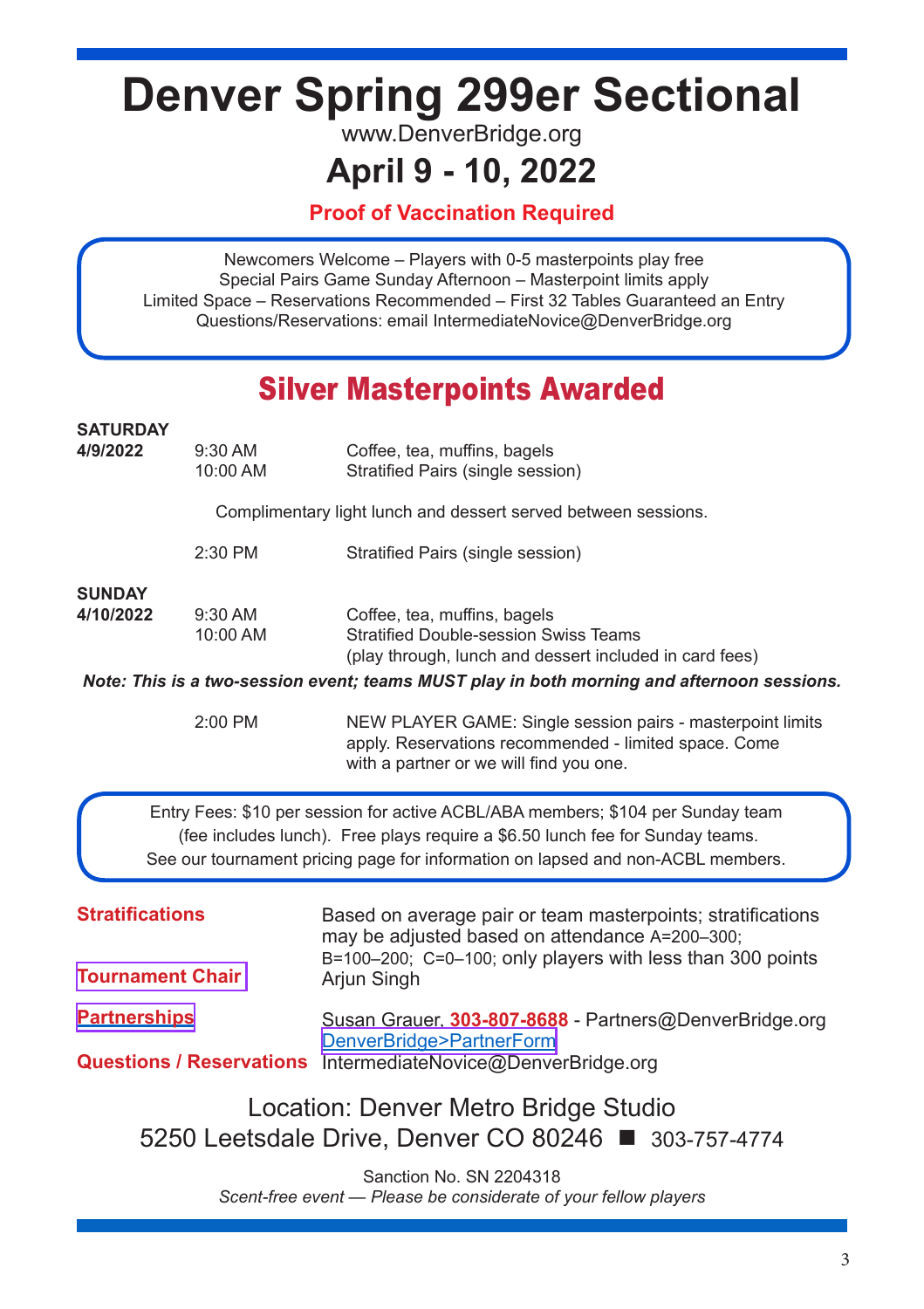### **Milestones**

**NEW LIFE MASTER** Kay Christensen

#### **NEW BRONZE LIFE MASTER**

Nancy Murray

**NEW SILVER LIFE MASTER** Mr Paul C Nelson

#### **NEW RUBY LIFE MASTER**

Mr Timothy P Watson



*Kay - Hard at work plotting next opponent downfall!*

**Mini-McKenney Winners**

### **Ace of Clubs Winners**

| $0 - 5$       | Randy McClure                 | 35.71  | $0 - 5$       | Randy McClure                 | 35.71  |
|---------------|-------------------------------|--------|---------------|-------------------------------|--------|
| $5 - 20$      | Mrs Hindi L Wilson            | 48.51  | $5 - 20$      | Mrs Hindi L Wilson            | 48.51  |
| $20 - 50$     | Jonas Brodie                  | 48.52  | $20 - 50$     | Jonas Brodie                  | 48.52  |
| $50 - 100$    | Nanette Fishman               | 94.70  | $50 - 100$    | Nanette Fishman               | 94.70  |
| $100 - 200$   | Molly K Walsh                 | 174.36 | $100 - 200$   | Molly K Walsh                 | 182.64 |
| $200 - 300$   | Mary K Sharp                  | 133.12 | $200 - 300$   | Mary K Sharp                  | 157.59 |
| $300 - 500$   | Mrs Paula B Boyd              | 156.24 | $300 - 500$   | Mrs Paula B Boyd              | 158.96 |
| $500 - 1000$  | Denise Klein                  | 281.68 | $500 - 1000$  | Denise Klein                  | 370.40 |
| $1000 - 1500$ | Mr Eric A Mead                | 108.81 | $1000 - 1500$ | Mr Eric A Mead                | 119.47 |
| $1500 - 2500$ | Jennifer J O'Neill            | 226.63 | $1500 - 2500$ | Jennifer J O'Neill            | 279.13 |
| 2500 - 3500   | Mr Robert Vetter              | 147.07 | $2500 - 3500$ | Mr Robert Vetter              | 186.46 |
| 3500 - 5000   | Mr Robert Lupton              | 148.42 | 3500 - 5000   | Mr Robert Lupton              | 163.60 |
| $5000 - 7500$ | Mr Jerry T Ranney             | 204.56 | $5000 - 7500$ | Mr Jerry T Ranney             | 222.32 |
|               | 7500 - 10,000 Spencer D Jones | 118.27 |               | 7500 - 10,000 Spencer D Jones | 144.51 |
|               | Over 10,000 Mrs Flo Newlin    | 130.88 |               | Over 10,000 Mr. Brad Moss     | 634.33 |
|               |                               |        |               |                               |        |

### **Obituaries**

11/21 Robert Frishman Aurora 4/21 Mrs Carol Warner Lone Tree

*A psychologist was doing family therapy and asked the parents if they fight very much. The parents said, "No, we never fight or raise our voices".* 

*The Therapist asked the children the same question and they answered, "Are you kidding? They fight all the time".* 

*"Oh, and what do they say when they have a fight?", the Therapist asked. The kids answered, "why the heck did you play that trump, You know I have the Ace!!!".*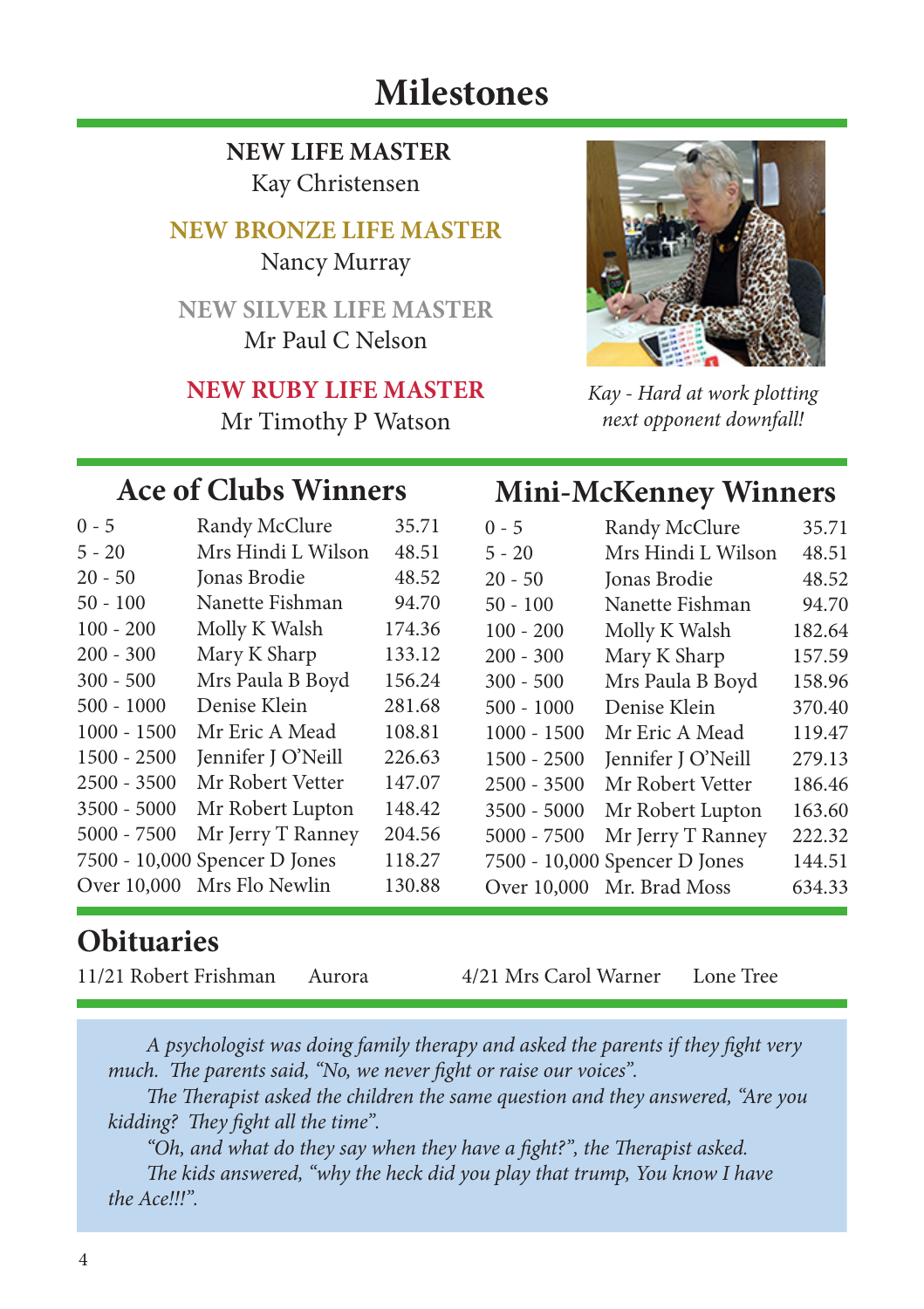## **New Unit 361 Board Members**



#### **Susan Grauer**

Chair: Partnership / Front Range Challenge

In my first college English class the professor required each student to stand up and tell the class about ourselves. The first thing I said was that I enjoyed playing games. In 1978 I started to learn to play bridge because my Husband played. I came to love what everybody else loves about the game and was bored if I played anything else. Subsequently, as an unemployed school teacher and single mother of two

I had to figure out how to earn a living. Attending law school cut into my bridge playing time. I retired in 2021 after practicing law for 29 years and have now added mahjongg and pickle ball to my recreational calendar.

Because I was the Conduct and Ethics chairperson for Unit 361 for more than a decade before being presently recruited to serve on the Unit's Board of Directors, I had a fair sense of how much work is done by the board members to promote Bridge participation and education, and organize and run tournaments and special events. Having recently attended a few board meetings, it is clear to me that the present board members are caring, dedicated to their tasks and hardworking. I aspire to add my personal and professional knowledge and experience to contribute to the work they do. I am most grateful for the many dear friends, acquaintances and interesting people I have come to know and continue to meet as a result of being involved with duplicate bridge.

#### **Arjun Singh** Chair: I/N / Education

I grew up in a joint family of my grandparents, father and mother, four uncles and their families. By the age of about nine, I made the decision, unimaginable for a boy in my situation, to find a way to leave the village and build a better life for myself and my future family. I asked my



grandfather to allow me to go to school for as long as possible, and he obliged. After the seventh grade, a few proposals for my marriage had come to my grandfather. One of them was accepted without any input from me. I was told that my grandfather wanted to see me, his first grandson, married before his death; he did die within two years after my marriage. Thus, I became a married

*continued on page 6*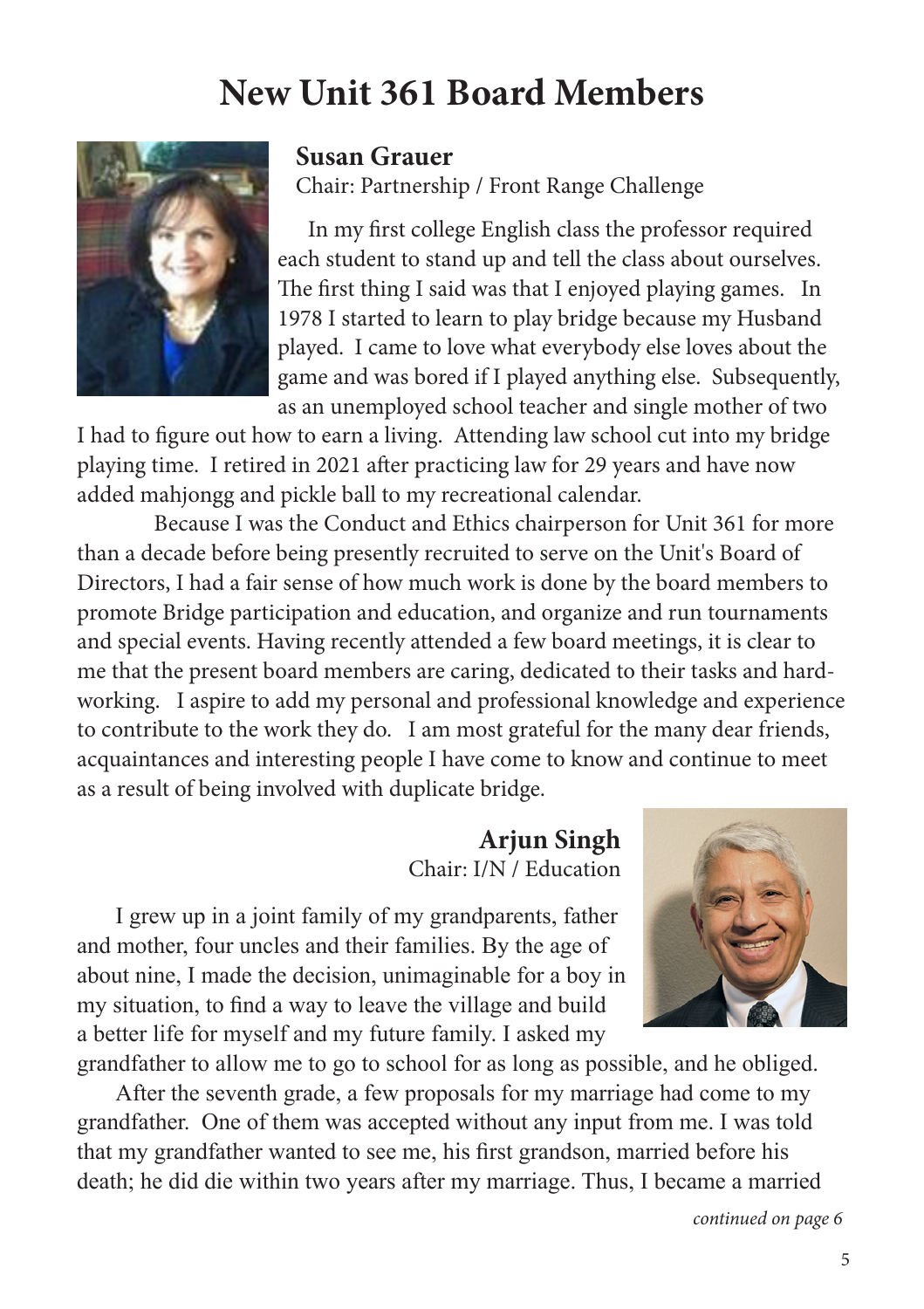boy at the age of thirteen years and four months, as I was about to enter eighth grade in middle school.

Because I did well in high school, my admission into the top agriculture university in India was automatic. I spent three years there. I successfully applied for admission and a fellowship to the University of Illinois at Urbana-Champaign. I came to USA in 1964 at the age of 21 to be a scientist in genetics, with \$43, a small suitcase of clothes, and a \$632 loan obtained in India to pay for airfare.

After college graduation and several years of post-doctoral studies, I took a senior scientist position at Genentech in California, where I worked for twelve years. Later I accepted a position at the National Renewal Laboratory in Golden, Colorado, from where I retired in 2013 after 14 years. I started playing, and later learning, duplicate bridge in open games at Joe Sewall's club on February 7, 2014.

Despite some disappointments and difficult periods in my life, I am happy with my professional and personal accomplishments. My younger son, a surgeon at Yale Medical School, is married to a physician; they live in Connecticut with their 3 amazing children. My daughter, an emergency physician, is married to a physician at the University of Rochester; they live nearby with their 2 amazing children, and my oldest son is the Research Compliance Officer at the Veteran's Hospital in San Francisco. I hope that my last breath will be with the feeling that I had a life that was well-lived.

I was recruited to the board because a few board members knew that I love bridge. Bridge has become my pastime (without which my life will be even more boring than it already is). I enjoy playing at clubs and in tournaments. I have met hundreds of interesting people from all the US states and many countries at about 50 regional and National tournaments. I am committed to use my time on the board to serve the Unit 361 bridge community in every way I can.

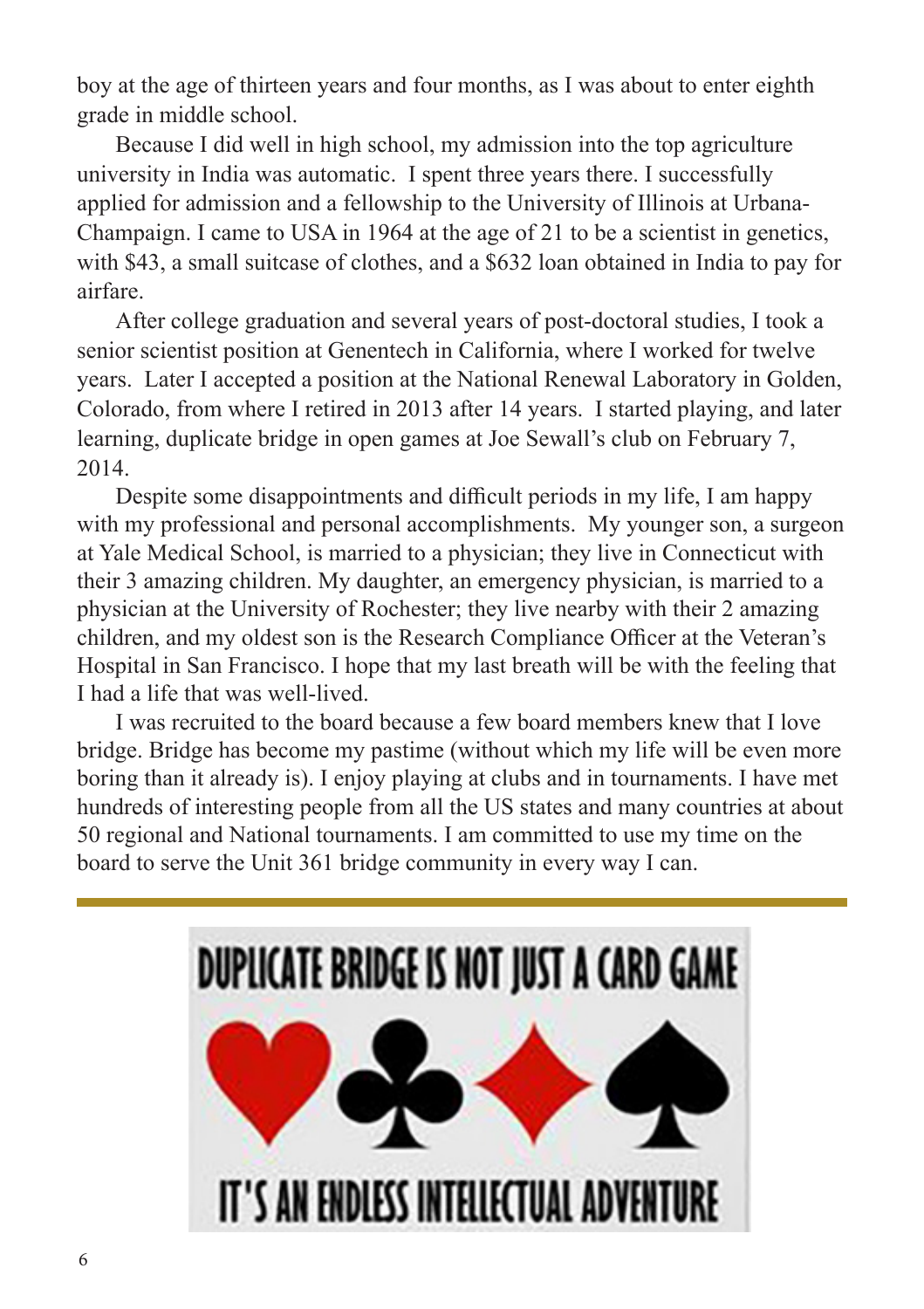## **Grand National Teams**

Want a chance to win an entry to a National event? Need some gold points? Flight C players want to play in a regional event for free? You are in luck! The Denver 2021 Regional has been named as the host for the Grand National Teams (GNT) District 17 finals. The event will take place on May 28 – 29, 2022.

The GNTs consist of four flights: 1) Championship – participants can have an unlimited number of masterpoints; 2) Flight A - players with 0 -6000 masterpoints; 3) Flight B – limited to  $0 - 2500$  masterpoints and; 4) Flight C – players with 0 - 500 masterpoints, who are not a Life Master. All masterpoint totals are determined by what a player had as of August 6, 2021.

All first-place teams at the District 17 Finals will receive a \$2000 subsidy from District 17 to attend the National finals July 13 -17 in Providence, RI. The first two days of entry fees for Flights A, B & C are waived by ACBL. District 17 covers the entry fees for the Championship Flight and for any Flight A, B or C teams that progress to the third day and further.

If more than eight teams compete in either Flight B or Flight C, the District 17 can have both the first and second place teams compete at the national level. There is currently no provision for stipends for second place teams.

Qualification to compete at the District 17 finals is required for Championship, Flight A and Flight B players. ACBL has stipulated the club qualifying period ends February 28, 2022. Flight C teams can register and play without qualifying. **Pre-registration by May 15, 2022 is** required. Championship, Flight A and Flight B teams should mail \$112 (made out to District 17) to Bonnie Bagley, 7285 Ross Drive, Colorado Springs, CO 80920 before that date. The entry fee for Flight C is being covered by District 17, so the team captain should email the roster to Bonnie Bagley at **bon1bon@** comcast.net prior to the deadline.